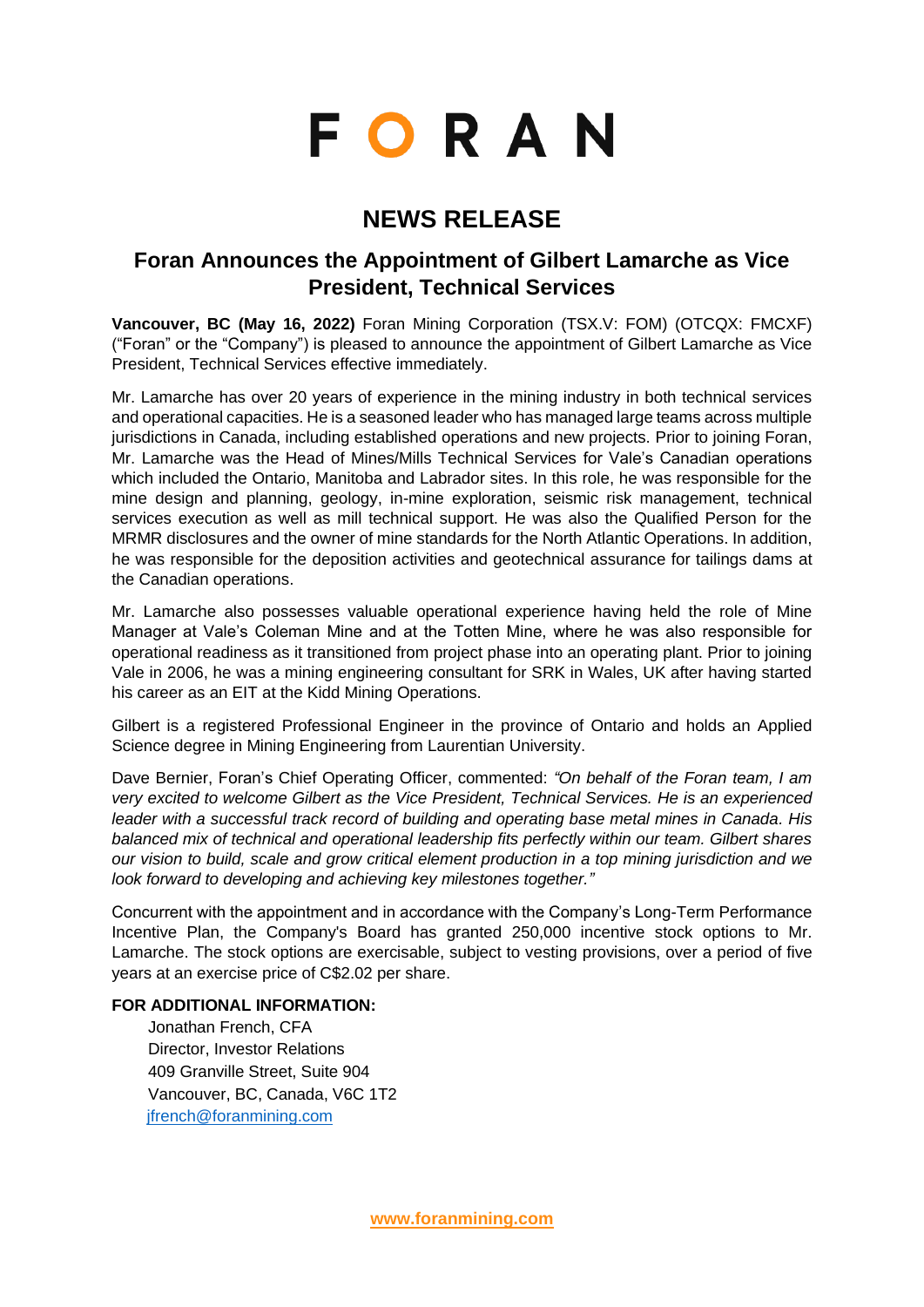#### **About Foran Mining**

Foran Mining is a copper-zinc-gold-silver exploration and development company, committed to supporting a greener future, empowering communities and creating circular economies which create value for all our stakeholders, while also safeguarding the environment. The project is located entirely within the traditional territory of the Peter Ballantyne Cree Nation. The Company also owns the Bigstone project, a resource-development stage deposit located 25km southwest of its McIlvenna Bay project.

McIlvenna Bay is a copper-zinc-gold-silver rich VHMS deposit intended to be the centre of a new mining camp in a prolific district that has already been producing for 100 years. McIlvenna Bay sits just 65km West of Flin Flon, Manitoba and is part of the world class Flin Flon Greenstone Belt that extends from Snow Lake, Manitoba, through Flin Flon to Foran's ground in eastern Saskatchewan, a distance of over 225km.

McIlvenna Bay is the largest undeveloped VHMS deposit in the region. The Company announced the results from its Feasibility Study on February 28, 2022, outlining an 18-year mine life producing an average of 65 million pounds of copper equivalent annually. The Company filed a NI 43-101 Technical Report for the McIlvenna Bay Feasibility Study on April 14, 2022. Foran's copper-zinc Bigstone Deposit is expected to serve as additional feed for the mill at McIlvenna Bay. The Company filed a NI 43-101 Technical Report for the Bigstone Deposit's first resource estimate on February 11, 2022.

Foran trades on the TSX.V under the symbol "FOM" and on the OTCQX under the symbol "FMCXF".

Neither the TSX-V nor its Regulation Services Provider (as that term is defined in the policies of the TSX-V) accepts responsibility for the adequacy of this release. No stock exchange, securities commission or other regulatory authority has approved or disapproved the information contained herein.

#### **Forward Looking Statements**

#### CAUTIONARY NOTE REGARDING FORWARD LOOKING STATEMENTS

This news release contains "forward-looking information" (also referred to as "forward looking statements"), which relate to future events or future performance and reflect management's current expectations and assumptions. Often, but not always, forward-looking statements can be identified by the use of words such as "plans", "hopes", "expects", "is expected", "budget", "scheduled", "estimates", "forecasts", "intends", "anticipates", or "believes" or variations (including negative variations) of such words and phrases, or state that certain actions, events or results "may", "could", "would", "might" or "will" be taken, occur or be achieved. Such forward-looking statements reflect management's current beliefs and are based on assumptions made by and information currently available to the Company. All statements, other than statements of historical fact, are forward-looking statements or information. Forward-looking statements or information in this news release relate to, among other things: the Company's ability to develop the McIlvenna Bay Project and to achieve the results outlined in the FS; and the ability to raise capital to fund construction and development of the McIlvenna Bay Project.

These forward-looking statements and information reflect the Company's current views with respect to future events and are necessarily based upon a number of assumptions that, while considered reasonable by the Company, are inherently subject to significant operational, business,